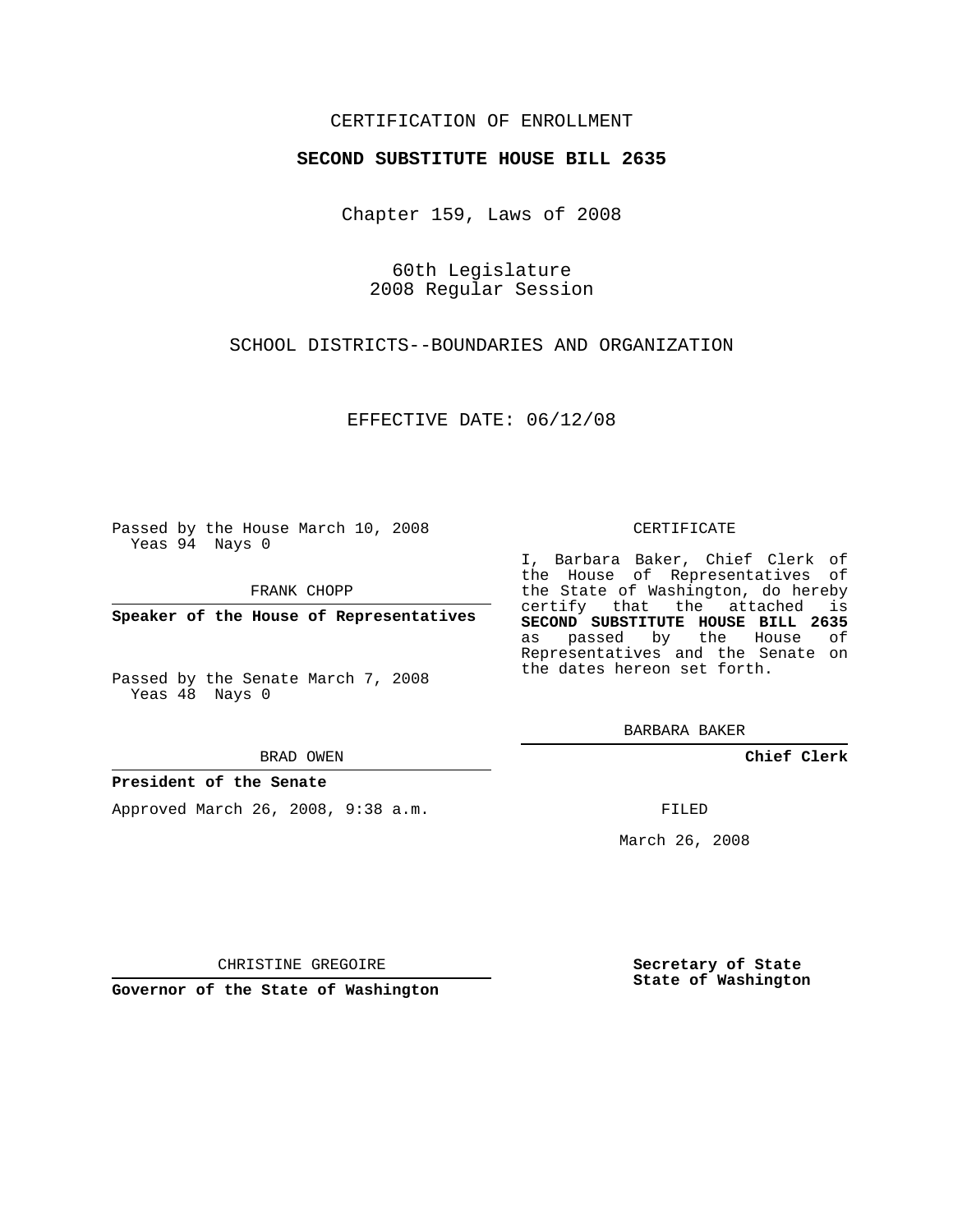# **SECOND SUBSTITUTE HOUSE BILL 2635** \_\_\_\_\_\_\_\_\_\_\_\_\_\_\_\_\_\_\_\_\_\_\_\_\_\_\_\_\_\_\_\_\_\_\_\_\_\_\_\_\_\_\_\_\_

\_\_\_\_\_\_\_\_\_\_\_\_\_\_\_\_\_\_\_\_\_\_\_\_\_\_\_\_\_\_\_\_\_\_\_\_\_\_\_\_\_\_\_\_\_

AS AMENDED BY THE SENATE

Passed Legislature - 2008 Regular Session

## **State of Washington 60th Legislature 2008 Regular Session**

**By** House Appropriations Subcommittee on Education (originally sponsored by Representative Quall)

READ FIRST TIME 02/12/08.

 AN ACT Relating to school district boundaries and organization; amending RCW 28A.315.195, 28A.315.205, 28A.315.085, 28A.315.105, 28A.323.020, and 28A.343.070; adding a new section to chapter 28A.315 RCW; creating a new section; recodifying RCW 28A.323.020; and repealing RCW 28A.315.125, 28A.315.135, 28A.315.145, and 28A.323.030.

6 BE IT ENACTED BY THE LEGISLATURE OF THE STATE OF WASHINGTON:

 7 **Sec. 1.** RCW 28A.315.195 and 2006 c 263 s 502 are each amended to 8 read as follows:

 (1) A proposed change in school district organization by transfer of territory from one school district to another may be initiated by a petition in writing presented to the educational service district superintendent:

13 (a) Signed by at least fifty percent plus one of the active 14 registered voters residing in the territory proposed to be transferred; 15 or

16 (b) Signed by a majority of the members of the board of directors 17 of one of the districts affected by a proposed transfer of territory 18 and providing documentation that, before signing the petition, the 19 board of directors took the following actions: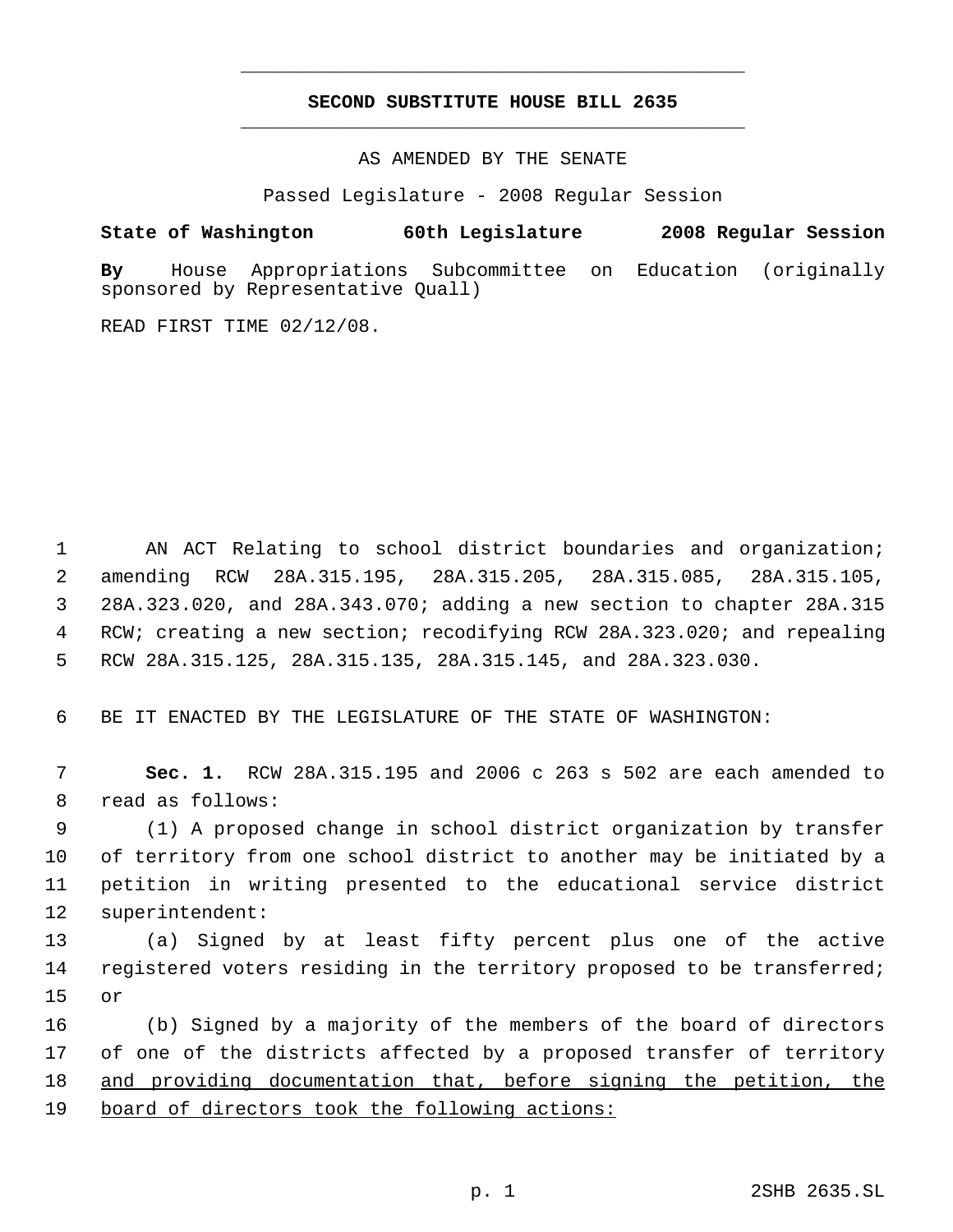(i) Communicated the proposed transfer to the board of directors of 2 the affected district or districts and provided an opportunity for the board of the affected district or districts to respond; and

 (ii) Communicated the proposed transfer to the registered voters 5 residing in the territory proposed to be transferred, provided notice of a public hearing regarding the proposal, and provided the voters an opportunity to comment on the proposal at the public hearing.

 (2) The petition shall state the name and number of each district affected, describe the boundaries of the territory proposed to be transferred, and state the reasons for desiring the change and the number of children of school age, if any, residing in the territory.

 (3) The educational service district superintendent shall not complete any transfer of territory under this section that involves ten percent or more of the common school student population of the entire district from which the transfer is proposed, unless the educational service district superintendent has first called and held a special election of the voters of the entire school district from which the transfer of territory is proposed. The purpose of the election is to afford those voters an opportunity to approve or reject the proposed transfer. A simple majority shall determine approval or rejection.

 (4) The superintendent of public instruction may establish rules limiting the frequency of petitions that may be filed pertaining to territory included in whole or in part in a previous petition.

 (5) Upon receipt of the petition, the educational service district superintendent shall notify in writing the affected districts that:

 (a) Each school district board of directors, whether or not initiating a proposed transfer of territory, is required to enter into negotiations with the affected district or districts;

 (b) In the case of a citizen-initiated petition, the affected districts must negotiate on the entire proposed transfer of territory;

 (c) The districts have ninety calendar days in which to agree to the proposed transfer of territory;

 (d) The districts may request and shall be granted by the educational service district superintendent one thirty-day extension to try to reach agreement; and

 (e) Any district involved in the negotiations may at any time during the ninety-day period notify the educational service district superintendent in writing that agreement will not be possible.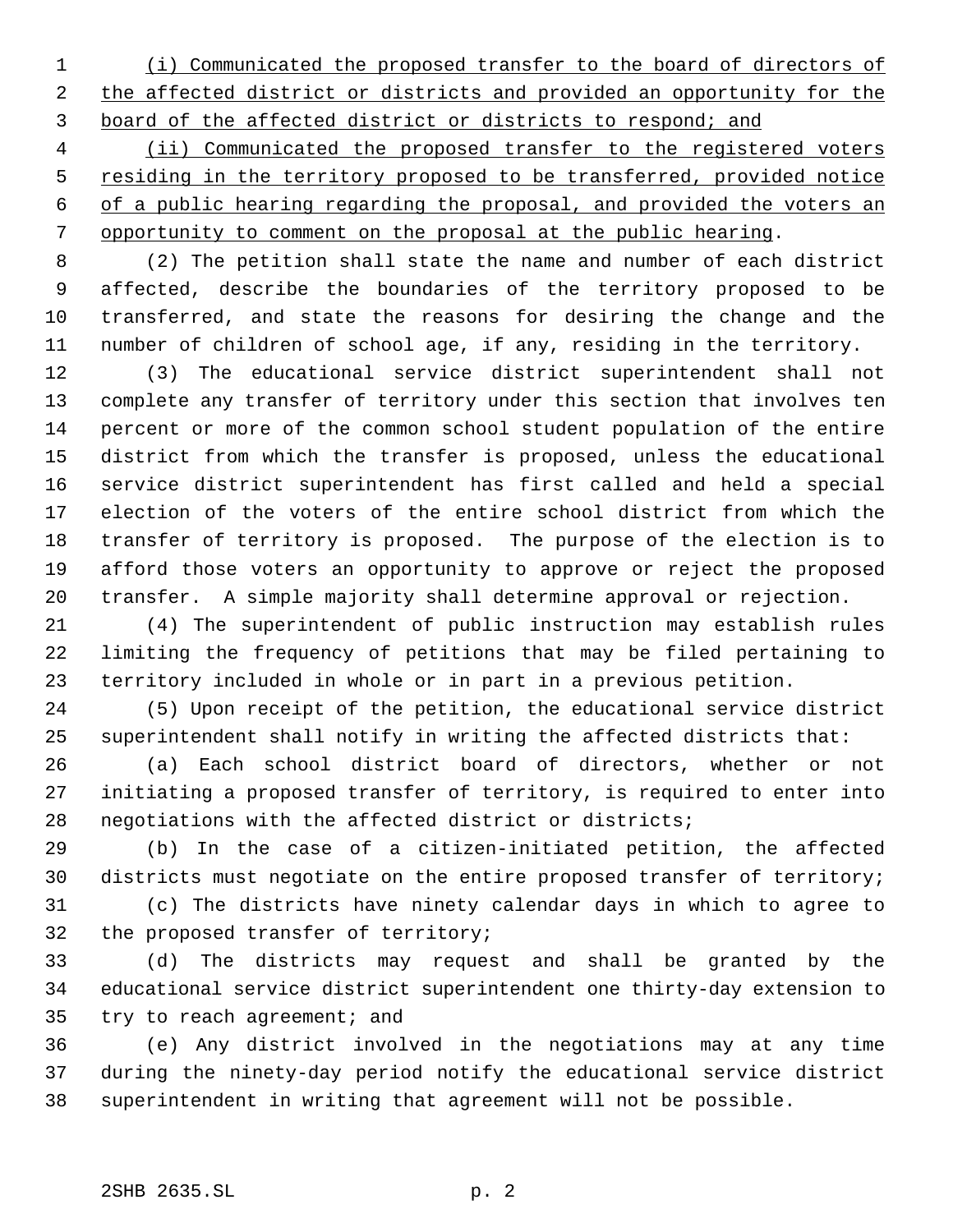(6) If the negotiating school boards cannot come to agreement about the proposed transfer of territory, the educational service district superintendent, if requested by the affected districts, shall appoint a mediator. The mediator has thirty days to work with the affected school districts to see if an agreement can be reached on the proposed transfer of territory.

 (7) If the affected school districts cannot come to agreement about the proposed transfer of territory, and the districts do not request the services of a mediator or the mediator was unable to bring the districts to agreement, either district may file with the educational service district superintendent a written request for a hearing by the regional committee.

 (8) If the affected school districts cannot come to agreement about the proposed transfer of territory initiated by citizen petition, and the districts do not request the services of a mediator or the mediator was unable to bring the districts to agreement, the district in which the citizens who filed the petition reside shall file with the educational service district superintendent a written request for a hearing by the regional committee, unless a majority of the citizen petitioners request otherwise.

 (9) Upon receipt of a notice under subsection (7) or (8) of this section, the educational service district superintendent shall notify the chair of the regional committee in writing within ten days.

 (10) Costs incurred by school districts under this section shall be reimbursed by the state from such funds as are appropriated for this purpose.

 **Sec. 2.** RCW 28A.315.205 and 2006 c 263 s 503 are each amended to read as follows:

 (1) The chair of the regional committee shall schedule a hearing on the proposed transfer of territory at a location in the educational service district within sixty calendar days of being notified under RCW 28A.315.195 (7) or (8).

 (2) Within thirty calendar days of the hearing under subsection (1) of this section, or final hearing if more than one is held by the committee, the committee shall issue its written findings and decision to approve or disapprove the proposed transfer of territory. The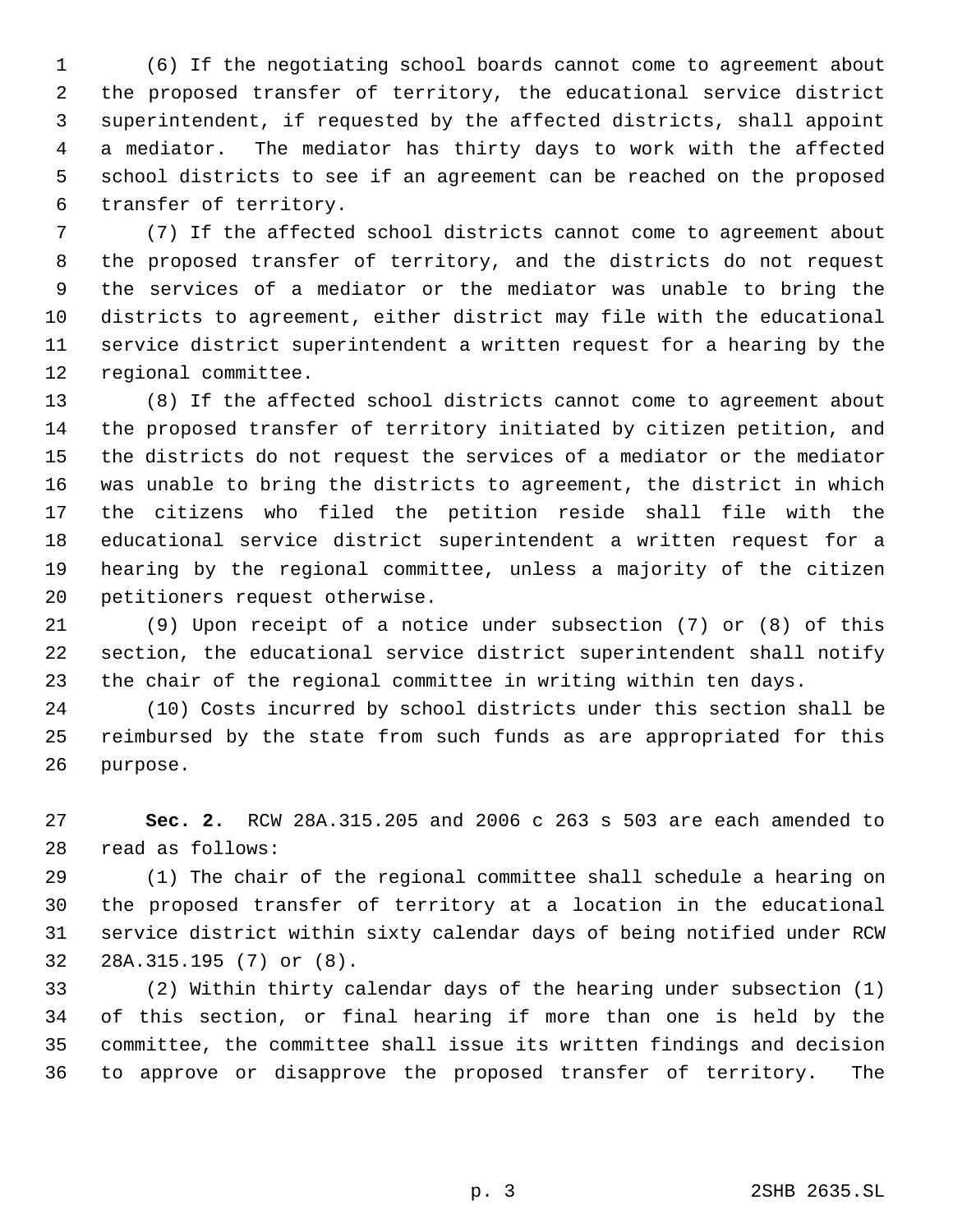educational service district superintendent shall transmit a copy of the committee's decision to the superintendents of the affected school districts within ten calendar days.

 (3) In carrying out the purposes of RCW 28A.315.015 and in making decisions as authorized under RCW 28A.315.095(1), the regional committee shall base its judgment upon whether and to the extent the proposed change in school district organization complies with RCW 28A.315.015(2) and rules adopted by the superintendent of public instruction under chapter 34.05 RCW.

 (4) The rules under subsection (3) of this section shall provide for giving consideration to all of the following:

 (a) Student educational opportunities as measured by the percentage of students performing at each level of the statewide mandated assessments and data regarding student attendance, graduation, and dropout rates;

 (b) The safety and welfare of pupils. For the purposes of this subsection, "safety" means freedom or protection from danger, injury, or damage and "welfare" means a positive condition or influence regarding health, character, and well-being;

 (c) The history and relationship of the property affected to the 21 students and communities affected, including, for example, ((inclusion 22 within a single school district, for school attendance and corresponding tax support purposes, of entire master planned communities that were or are to be developed pursuant to an integrated commercial and residential development plan with over one thousand 26 dwelling units)) the impact of the growth management act and current or proposed urban growth areas, city boundaries, and master planned 28 communities;

 (d) Whether or not geographic accessibility warrants a favorable consideration of a recommended change in school district organization, including remoteness or isolation of places of residence and time required to travel to and from school; and

 (e) All funding sources of the affected districts, equalization among school districts of the tax burden for general fund and capital purposes through a reduction in disparities in per pupil valuation when all funding sources are considered, improvement in the economies in the administration and operation of schools, and the extent the proposed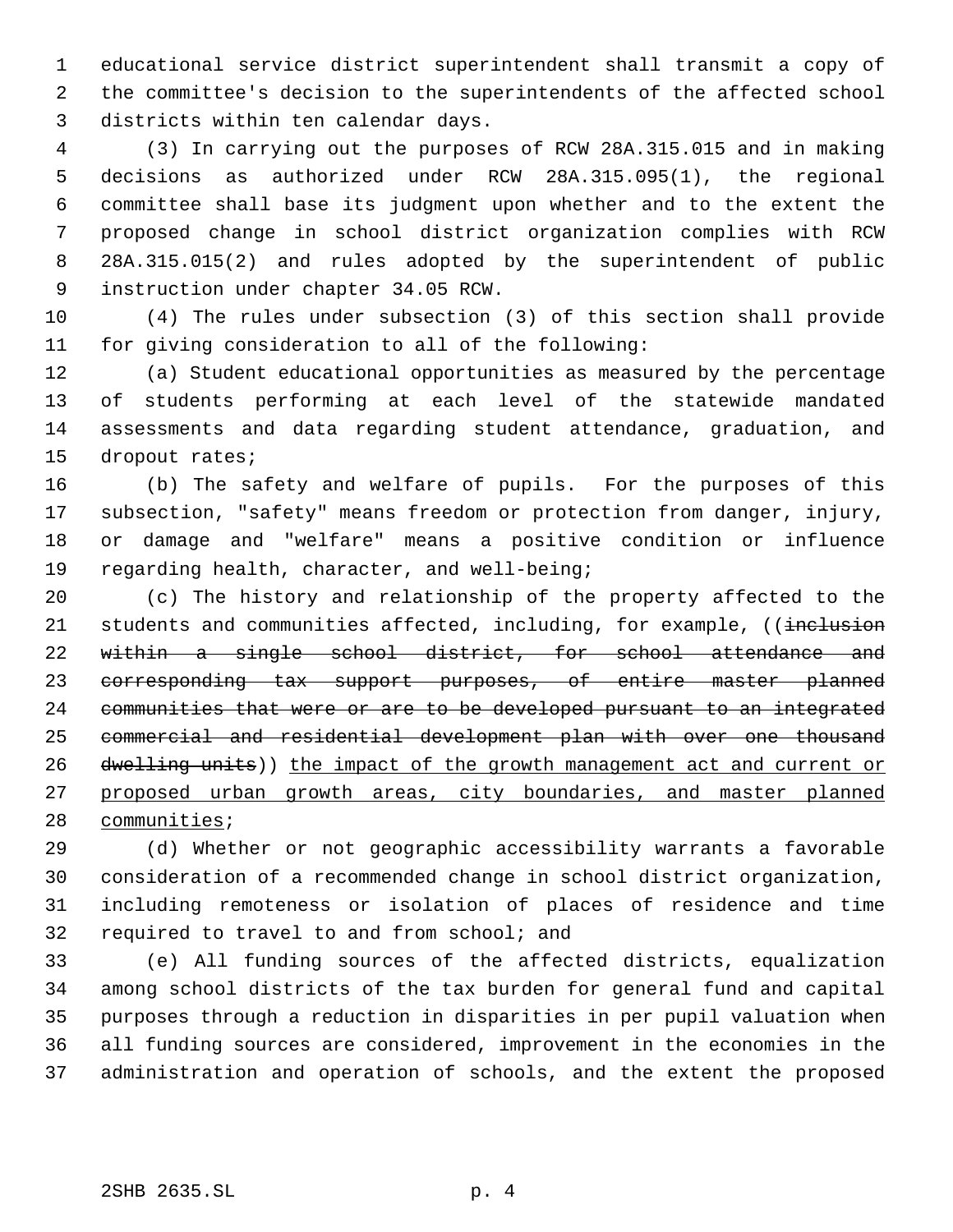change would potentially reduce or increase the individual and aggregate transportation costs of the affected school districts.

 (5)(a)(i) A petitioner or school district may appeal a decision by the regional committee to the superintendent of public instruction based on the claim that the regional committee failed to follow the applicable statutory and regulatory procedures or acted in an arbitrary and capricious manner. Any such appeal shall be based on the record and the appeal must be filed within thirty days of the final decision of the regional committee. The appeal shall be heard and determined by an administrative law judge in the office of administrative hearings, based on the standards in (a)(ii) of this subsection.

 (ii) If the administrative law judge finds that all applicable procedures were not followed or that the regional committee acted in an arbitrary and capricious manner, the administrative law judge shall refer the matter back to the regional committee with an explanation of his or her findings. The regional committee shall rehear the proposal.

 (iii) If the administrative law judge finds that all applicable procedures were followed or that the regional committee did not act in an arbitrary and capricious manner, depending on the appeal, the educational service district shall be notified and directed to implement the changes.

 (b) Any school district or citizen petitioner affected by a final decision of the regional committee may seek judicial review of the committee's decision in accordance with RCW 34.05.570.

 **Sec. 3.** RCW 28A.315.085 and 2006 c 263 s 507 are each amended to read as follows:

 (1) The superintendent of public instruction shall furnish to regional committees the services of employed personnel and the materials and supplies necessary to enable them to perform the duties 30 imposed upon them by this chapter. ((Members shall be reimbursed for expenses necessarily incurred by them in the performance of their 32 duties in accordance with RCW 28A.315.155.)

 (2) Costs that may be incurred by an educational service district in association with school district negotiations under RCW 28A.315.195 and supporting the regional committee under RCW 28A.315.205 shall be reimbursed by the state from such funds as are appropriated for these purposes.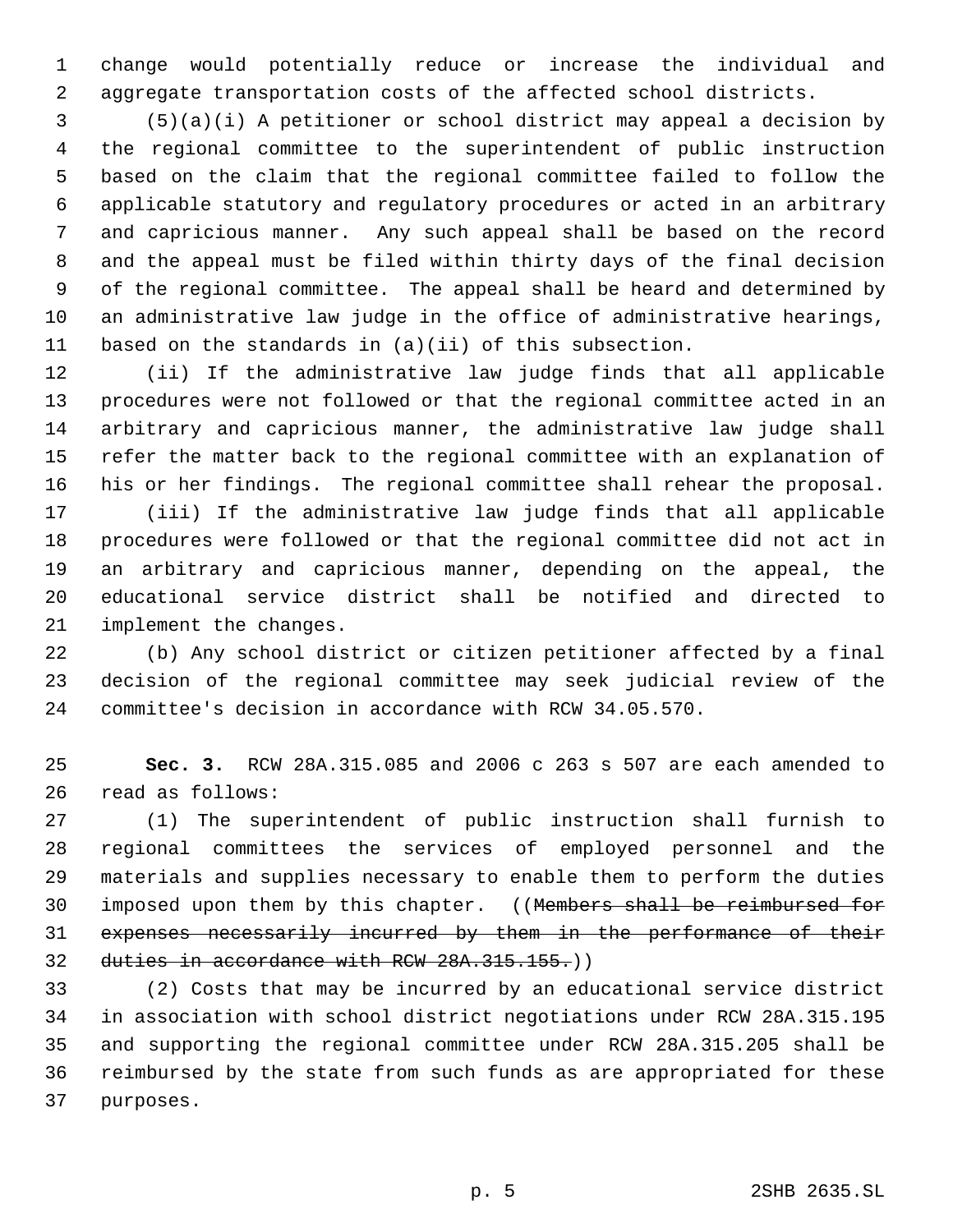**Sec. 4.** RCW 28A.315.105 and 1985 c 385 s 2 are each amended to read as follows:

 (1) There is hereby created in each educational service district a committee which shall be known as the regional committee on school district organization, which committee shall be composed of not less than seven nor more than nine registered voters of the educational service district, the number to correspond with the number of board member districts established for the governance of the educational service district in which the regional committee is located.

 (2) Members of each regional committee shall be appointed to serve a four-year term by the educational service district board of the district in which the regional committee is located. One member of the 13 regional committee shall be ((elected from the registered voters of)) appointed from each such educational service district board member district. Appointed members of regional committees must be registered voters and reside in the educational service district board member 17 district from which they are appointed. Members of regional committees who were elected before the effective date of this section may serve the remainder of their four-year terms. Vacancies occurring for any 20 reason, including at the end of the term of any member of a regional committee who was elected before the effective date of this section, shall be filled by appointment by the educational service district board of directors as provided in this section.

 (3) In the event of a change in the number of educational service districts or in the number of educational service district board members pursuant to chapter 28A.310 RCW, a new regional committee shall be appointed for each affected educational service district at the expiration of the terms of the majority of the members of the regional committee. Those persons who were serving on a regional committee within an educational service district affected by a change in the number of districts or board members shall continue to constitute the regional committee for the educational service district within which they are registered to vote until the majority of a new board has been appointed.

 (4) No appointed member of a regional committee may continue to serve on the committee if he or she ceases to be a registered voter of the educational service district board member district or if he or she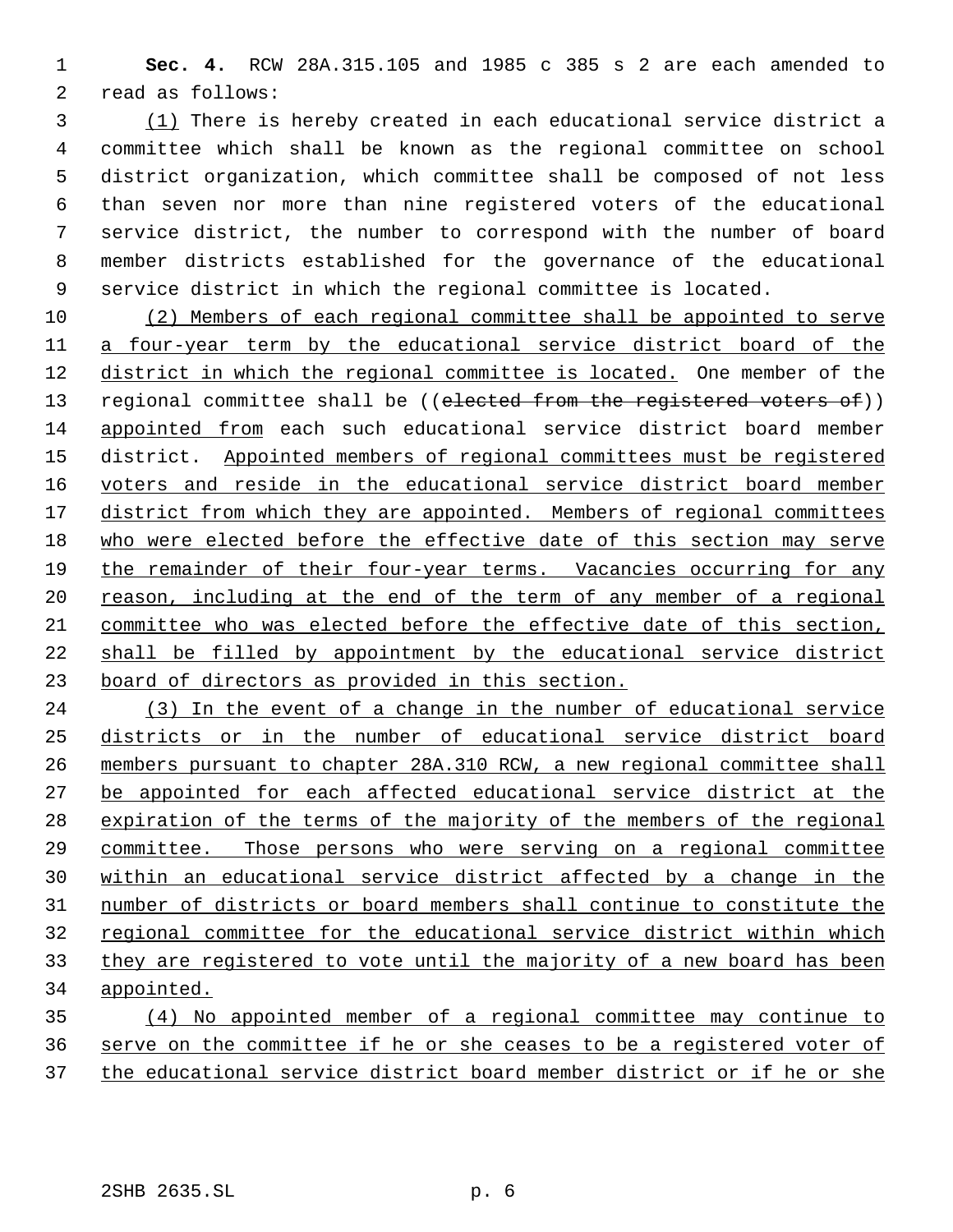1 is absent from three consecutive meetings of the committee without an

excuse acceptable to the committee.

 NEW SECTION. **Sec. 5.** The following acts or parts of acts are each repealed:

 (1) RCW 28A.315.125 (Regional committees--Election of members-- Qualifications) and 2006 c 263 s 508, 1993 c 416 s 2, 1990 c 33 s 295, 1985 c 385 s 4, & 1975-'76 2nd ex.s. c 15 s 1;

 (2) RCW 28A.315.135 (Regional committees--Vacancies) and 1985 c 385 s 5, 1975 1st ex.s. c 275 s 81, 1969 ex.s. c 176 s 117, & 1969 ex.s. c 223 s 28A.57.033; and

 (3) RCW 28A.315.145 (Regional committees--Terms of members) and 1993 c 416 s 3, 1990 c 33 s 296, 1985 c 385 s 6, & 1969 ex.s. c 223 s 28A.57.034.

 **Sec. 6.** RCW 28A.323.020 and 2006 c 263 s 612 are each amended to read as follows:

 The duties in this chapter imposed upon and required to be performed by a regional committee and by an educational service district superintendent in connection with a change in the organization and extent of school districts and/or with the adjustment of the assets and liabilities of school districts and with all matters related to 21 such change or adjustment whenever territory lying in ((a single)) more 22 than one educational service district is involved shall be performed 23 ( $(\overrightarrow{\text{point-ly}})$  by the regional committee( $(\overrightarrow{\text{s}})$ ) and by the 24 superintendent( $(\sigma)$ ) of the ((several)) educational service district( $(\sigma)$ 25 as required whenever territory lying in more than one educational service district is involved in a proposed change in the organization and extent of school districts: PROVIDED, That a regional committee 28 may designate three of its members, or two of its members and the educational service district superintendent, as a subcommittee to serve in lieu of the whole committee, but action by a subcommittee shall not 31 be binding unless approved by a majority of the regional committee)) in which is located the part of the proposed or enlarged school district having the largest number of common school pupils residing therein. Proposals for changes in the organization and extent of school districts and proposed terms of adjustment of assets and liabilities thus prepared and approved shall be submitted to the superintendent of